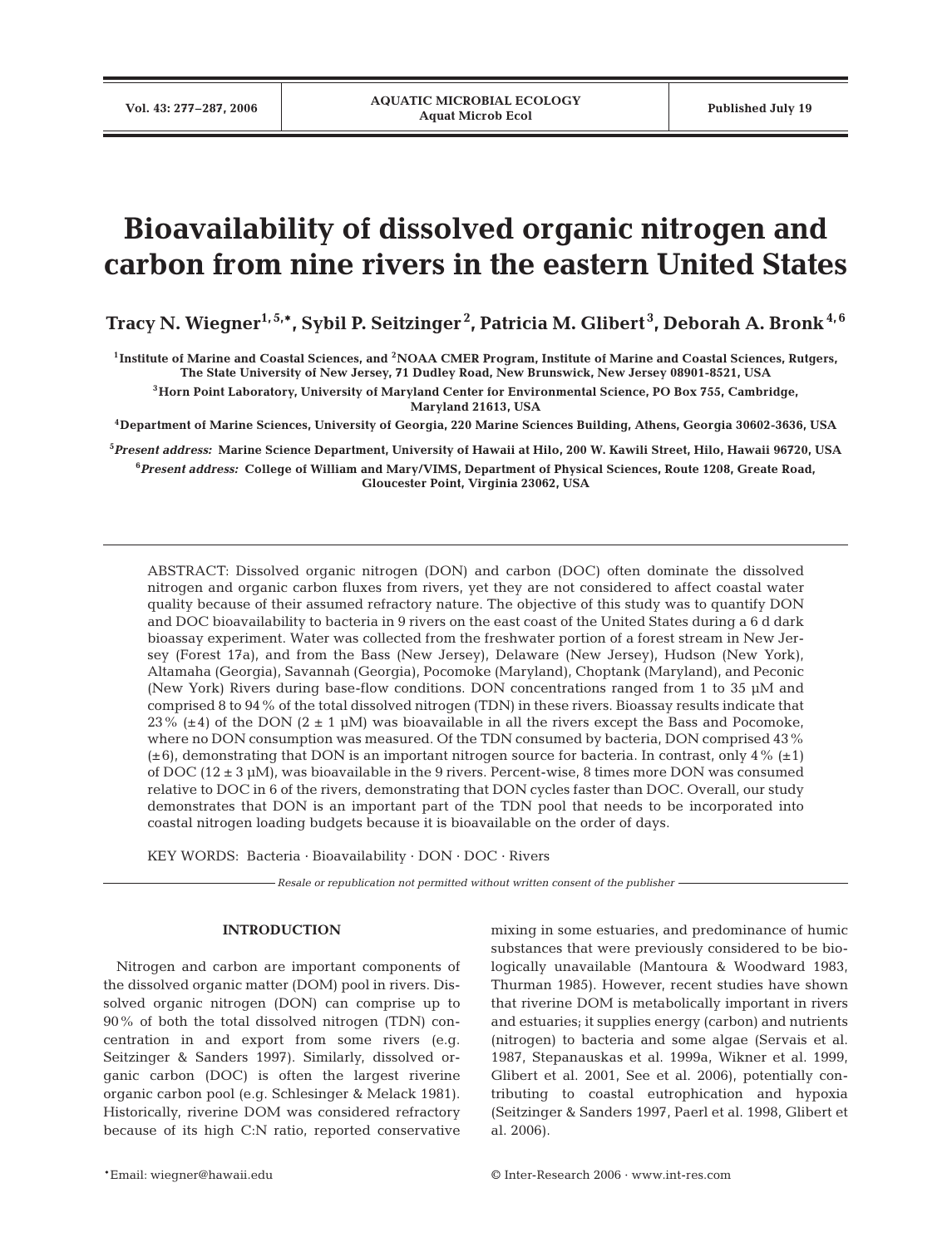Bioavailability of DOM in rivers is largely affected by the chemical composition of the DOM pool (Sun et al. 1997). Chemical composition of this pool is determined by the sources of DOM to the river. Riverine DOM can originate from numerous natural and anthropogenic watershed sources, atmospheric deposition, and autochthonous production. DOM bioavailability has been shown to vary with DOM source (Seitzinger et al. 2002). For example, DOM in rain, suburban/urban runoff, and released from autochthonous production is very bioavailable to bacteria and some algae (Bronk & Glibert 1993, Seitzinger & Sanders 1999, Glibert et al. 2001, Seitzinger et al. 2002), whereas DOM from forests, wetlands, and agricultural soils is less bioavailable (reviewed in Wiegner & Seitzinger 2004). Hence, the relative contribution of DOM from these sources will affect how much of the DOM in rivers is bioavailable.

Riverine DOM bioavailability is also affected by chemical, biological, and physical processes of the terrestrial landscape, as well as of the river. Microbial consumption, sorption to soil particles, and hydrological transport pathways can alter the chemical composition of DOM entering rivers (reviewed in Aitkenhead-Peterson et al. 2003). Photochemical reactions and flocculation can further modify the chemical composition of DOM within rivers (e.g. Moran et al. 1999, Auf-



Fig. 1. Map of the 9 river locations, on the east coast of the United States, where dissolved organic matter (DOM) bioavailability was studied

denkampe et al. 2001, Kerner et al. 2003). However, the relative importance of these processes in altering the chemical composition and bioavailability of riverine DOM are not well known (Findlay & Sinsabaugh 1999).

DOC bioavailability has been extensively examined in rivers (reviewed in del Giorgio & Davis 2003). Less is known about DON bioavailability in rivers, and few studies have examined DON and DOC bioavailability simultaneously (Stepanauskas et al. 2000, Wiegner & Seitzinger 2001, 2004). While few in number, these studies have shown that the consumption and fate of DON and DOC within the aquatic bacterial community differ (Stepanauskas et al. 2000, Wiegner & Seitzinger 2001, 2004). These findings have implications for the quantity and quality of DOM exported from rivers to estuaries and the role of this material in freshwater and estuarine food webs. In the present paper, the bioavailability of riverine DON and DOC from 9 rivers along the east coast of the United States was examined through a dark bioassay experiment. The goals of this study were to: (1) evaluate DOM bioavailability in rivers with different land covers (DOM sources), (2) compare utilization of DON and DOC by bacteria, and (3) assess the importance of DON as a nitrogen source to bacteria.

## **MATERIALS AND METHODS**

**Study sites.** The bioavailability of DOM to freshwater bacteria was examined in 9 rivers along the east coast of the United States: a first order forest stream in New Jersey (Forest 17a), and the East Branch Bass (hereafter referred to as Bass; New Jersey), Delaware (New Jersey), Hudson (New York), Altamaha (Georgia), Savannah (Georgia), Pocomoke (Maryland), Choptank (Maryland), and Peconic (New York) Rivers (Fig. 1). Water was collected from the freshwater portion of these rivers in the summer (July and August) of 1998 during base-flow conditions. Forest 17a and the Bass River have the most natural watersheds, with forests and wetlands comprising >95% of their land cover (Table 1). The Delaware, Hudson, Altamaha, and Savannah watersheds have mixed land-cover distributions dominated by forests (Table 1). The watersheds of the Pocomoke and Choptank Rivers are dominated by agriculture, while urban areas dominate the Peconic River watershed (Table 1).

River water was collected into either 10 l cubitainers or several 1 l plastic bottles, rinsed several times with river water before sampling. Water samples were filtered through either a 0.5 µm string-wound polypropylene canister filter on-site or through a glass fiber filter (Whatman GF/F) in the laboratory. All samples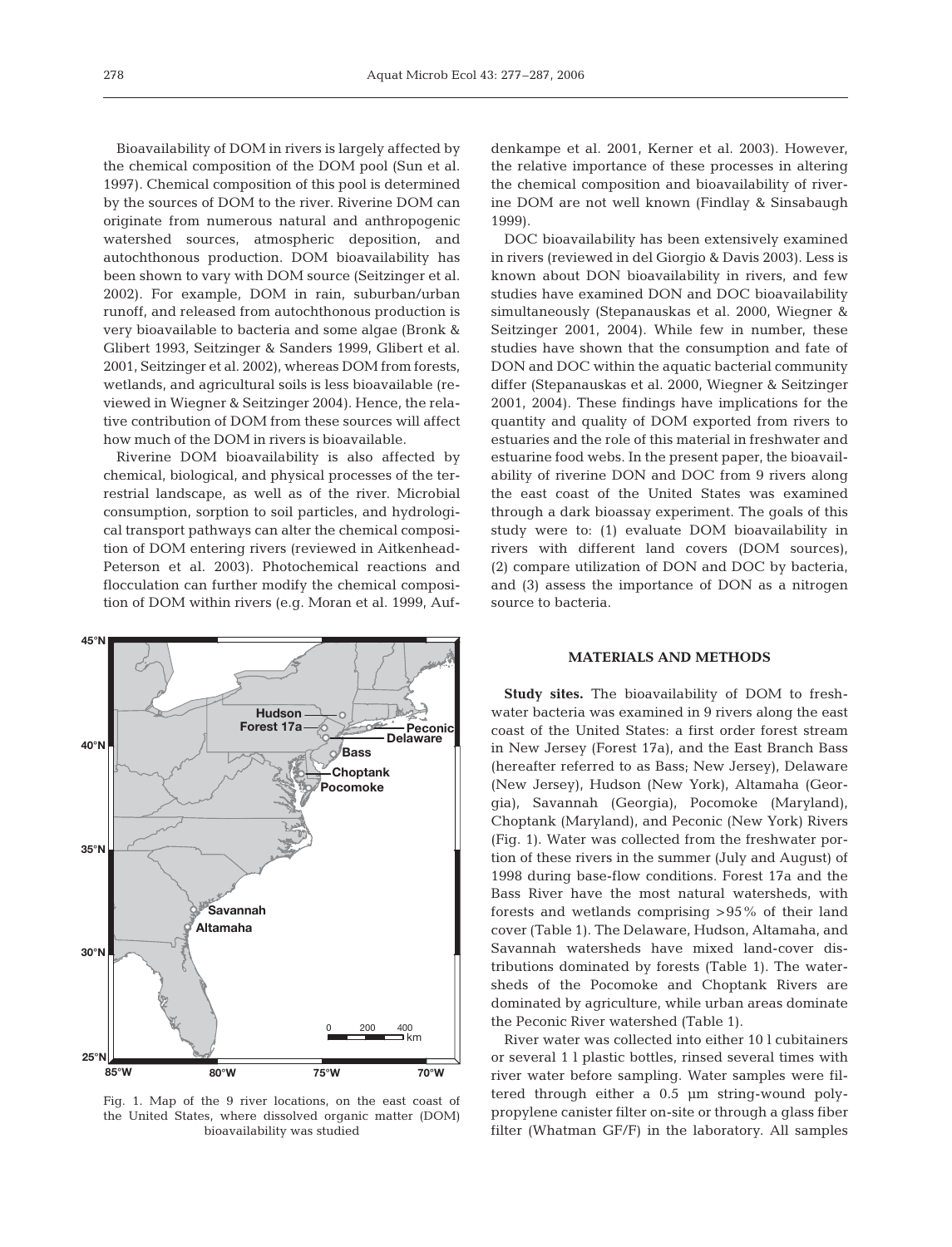were stored on ice during transport to the laboratory, where they were stored frozen for up to 1 mo prior to the bioassay experiment. Plastics and glassware used in this work were acid-cleaned; glassware and GF/F filters were combusted at 500°C to render them carbon-free. Filters were rinsed with deionized water (DIW) prior to sample filtering.

**Experimental design.** Riverine DOM bioavailability was examined by adding freshwater bacteria to sterile filtered water (river and DIW control) and then monitoring nutrient concentrations daily for 6 d (Seitzinger & Sanders 1997, Wiegner & Seitzinger 2001). This length of time encompasses the period in which DOM is processed in rivers prior to entering the estuary. A day prior to the experiment, river and control waters were thawed, sterile filtered through 0.2 µm polycarbonate membrane filters (Gelman Sciences Supor-200), and stored overnight in the dark at 4°C. Water for the bacterial inoculum was also collected and prepared on this day. A single freshwater bacterial inoculum was used to facilitate DOM bioavailability comparisons across rivers. Water for the bacterial inoculum was collected from Weston Mill Pond, New Jersey

(40° 28' 59'' N, 74° 24' 47'' W). DOM bioavailability estimates are likely conservative, because bacteria within the inoculum were not preconditioned to the various DOM molecules within the different rivers examined. Water for the bacterial inoculum was filtered through a 0.5 µm string-wound polypropylene canister filter to remove large particles. The inoculum was prepared by filtering 1 l of pond water through a GF/F filter, pulse sonicating it to remove remaining protists, and stored overnight at 4°C (Seitzinger & Sanders 1997).

On Day 1 of the experiment, 20 ml of the bacterial inoculum was added to 2 l of the sterile, filtered river and control waters. The inoculated waters were mixed well and then divided evenly into duplicate 2 l Erlenmeyer flasks. Flasks were covered with aluminum foil, gently stirred with Teflon-coated stir bars, and incubated in the dark at 25°C for 6 d. Initial and daily timeseries nutrient samples for ammonium  $(NH_4^+)$ , nitrate plus nitrite  $(NO_3^- + NO_2^-)$ , phosphate  $(PO_4^{3-})$ , TDN, and DOC were taken over the course of the experiment. Samples for urea and dissolved organic phosphorus (DOP) were taken from the river waters prior to bacterial inoculation. Waters for these analyses were

Table 1. Location and physical characteristics of river sites and their watersheds. NA: data not available

| River                   | Lat.                    | Long.                 | Drainage area<br>(km <sup>2</sup> ) | Population<br>density<br>$(ind. km-2)$ | %Urban           | %Agriculture |          | %Forest %Wetland %Other |                  |
|-------------------------|-------------------------|-----------------------|-------------------------------------|----------------------------------------|------------------|--------------|----------|-------------------------|------------------|
| Forest 17a <sup>a</sup> | $40^{\circ}48'52''$ N   | 74° 58′ 05″ W         | $0.46^{\rm a}$                      | NA                                     | $\Omega$         | $\Omega$     | 100      | $\Omega$                | $\Omega$         |
| Bass <sup>b</sup>       | $39^{\circ}37'42''$ N   | 74°26′45″W            | 21                                  | NA                                     | 2.03             | $\Omega$     | 82.7     | 14.04                   | 1.23             |
| Delaware <sup>c</sup>   | $40^{\circ} 24' 46''$ N | 74°56′75″W            | 17581                               | 73.7                                   | 3.3              | 16.5         | 74.6     | 2.5                     | 3                |
| Hudson <sup>d</sup>     | $41^{\circ}30'15''$ N   | 74° 00' 22" W         | 4403                                | 60.4                                   | 6.16             | 19.89        | 64.43    | <b>NA</b>               | 9.42             |
| Altamaha <sup>d,e</sup> | $31^{\circ} 19' 93''$ N | 81°26'54''W           | $36260$ <sup>d</sup>                | 49.6 <sup>d</sup>                      | 3.3 <sup>e</sup> | $26.4^e$     | $64.2^e$ | 4.8 <sup>e</sup>        | 1.3 <sup>e</sup> |
| Savannah <sup>d</sup>   | $32^{\circ}09'63''$ N   | $81^{\circ}09'31''$ W | 25512                               | 34.9                                   | 5.42             | 25.02        | 52.28    | NА                      | 17.28            |
| Pocomoke <sup>r</sup>   | $38^{\circ}00'40''$ N   | 75° 37' 64" W         | 479                                 | 17.7                                   | 1.1              | 44.9         | 36.1     | 17.3                    | 0.5              |
| Choptank <sup>f</sup>   | $38^{\circ}41'22''$ N   | $75^{\circ}58'$ 61" W | 917                                 | 51.2                                   | 1.9              | 55.3         | 26       | 14.4                    | 2.4              |
| Peconic <sup>d</sup>    | $40^{\circ} 54' 20''$ N | 72°44′37″W            | 194                                 | 281.2                                  | 33.33            | 10.42        | 18.75    | NA                      | 37.5             |

<sup>a</sup>C. Dow (pers. comm.). Drainage area was calculated using Arc View 8.2 software

bR. Zampella (pers. comm.). Land use/land-cover profiles were prepared using Arc View 3.X software, Environmental Systems Research Institute; 1988 to 1992 digital land use/land-cover data were obtained from New Jersey Department of Environmental Protection (NJDEP) (1991/1997 land use/land-cover update 2001). Drainage basin boundaries were prepared using Arc View software, and digital hydrography data were obtained from NJDEP (1996 NJ GIS CD-ROM Series 1, Volumes 1 to 4). %Other includes barren land and water cover

cJ. Fischer (pers. comm.). Land use derived from Landsat thematic data 1991 to 1993. Population data from US Census 1990. Data are for the Delaware River near Trenton, New Jersey (40° 13' 18'' N, 74° 46' 42'' W)

 $d$ Data from USGS National Water Quality Network CD-ROM; population density is from US Census 1990. Land use is from 1987. %Agriculture is the sum of land in crop, pasture, and farmland. Data are for the Hudson River near Poughkeepsie, New York (41° 43' 18'' N, 73° 56' 28'' W), the Altamaha River at Everett City, Georgia (31° 25' 37'' N, 81° 36' 20'' W), the Savannah River near Clyo, Georgia (32° 31' 30'' N, 81° 15' 45'' W), and the Peconic River at Riverhead, New York (40° 45' 49'' N, 72° 41' 14'' W)

e Data from USGS Water-Resources Investigations Report 97-4006 (Asbury & Oaksford 1997). Residential, commericial, industrial, and other urban areas were combined into urban category. Data are for the Altamaha River at Everett City, Georgia (31° 25' 37'' N, 81° 36' 20'' W)

f Data from 1991 to 1993 LandSat Imagery from the Multi-Resolution Land Characteristic Consortium (MRLC). Land-cover data compiled by Chesapeake Bay Program Office. Developed areas are treated as urban category. %Other includes barren and water category. Population data are from US Census 1990. Data are for the upper Pocomoke and Choptank Rivers. Information was obtained at http://maps.chesapeakebay.net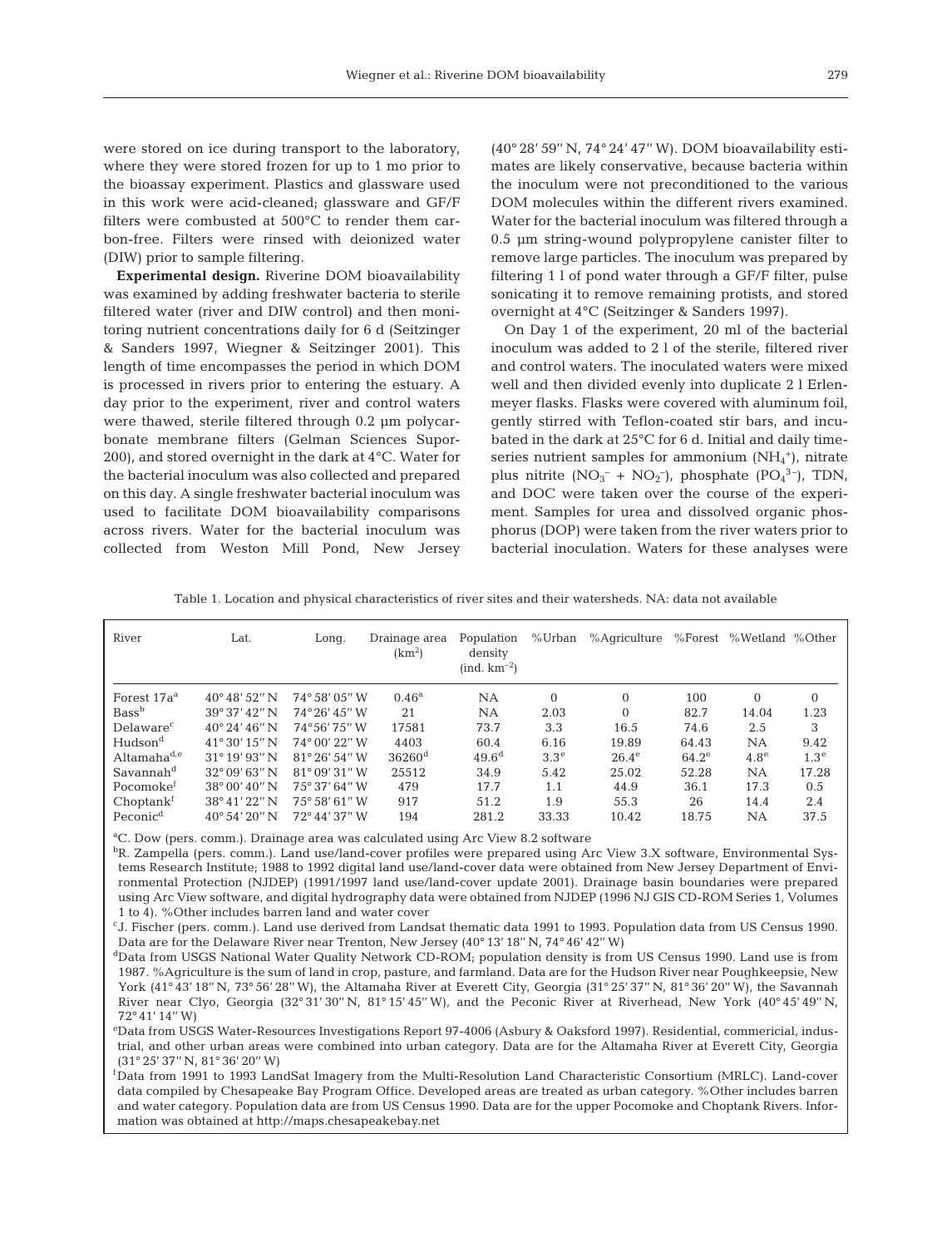Concentrations presented are initial concentrations in the flasks during Day 1 of the dissolved organic matter (DOM) bioavailability experiment. NA: data not available; Table 2. Chemical composition of river waters. Average ( $\pm$ SE) concentrations ( $\mu$ M) are shown for all parameters except pH, urea, and dissolved organic phosphorus (DOP) Table 2. Chemical composition of river waters. Average (±SE) concentrations (µM) are shown for all parameters except pH, urea, and dissolved organic phosphorus (DOP). Concentrations presented are initial concentrations in the flasks during Day 1 of the dissolved organic matter (DOM) bioavailability experiment. NA: data not available TDN: total dissolved nitrogen; DON: dissolved organic nitrogen; DOC: dissolved organic carbon; TDP: total dissolved phosphorus TDN: total dissolved nitrogen; DON: dissolved organic nitrogen; DOC: dissolved organic carbon; TDP: total dissolved phosphorus

| dver                                                                                                 | Date<br>(1998)                                                                                                                                                                                                                                                                                                                                                                                            | $\begin{array}{ll} \text{Temp.}\\ \text{(°C)} \end{array}$                                                                                                                                                                            | Hq                                   | TDN                                                                                                                                                                                                                                   | $\overline{\rm NH}_4^+$                                                                                                                                                                                                                                                                          | $NO3-+NO2-$                                                                                                                                                                                         | <b>DON</b>                                                                                                                                                                                                                                                                                                          |                             | Urea DON/TDN<br>(%)                                 |          | DOC DOC:DON PO <sub>4</sub> <sup>3-</sup> |     |                        | DOP DOP/TDP         |
|------------------------------------------------------------------------------------------------------|-----------------------------------------------------------------------------------------------------------------------------------------------------------------------------------------------------------------------------------------------------------------------------------------------------------------------------------------------------------------------------------------------------------|---------------------------------------------------------------------------------------------------------------------------------------------------------------------------------------------------------------------------------------|--------------------------------------|---------------------------------------------------------------------------------------------------------------------------------------------------------------------------------------------------------------------------------------|--------------------------------------------------------------------------------------------------------------------------------------------------------------------------------------------------------------------------------------------------------------------------------------------------|-----------------------------------------------------------------------------------------------------------------------------------------------------------------------------------------------------|---------------------------------------------------------------------------------------------------------------------------------------------------------------------------------------------------------------------------------------------------------------------------------------------------------------------|-----------------------------|-----------------------------------------------------|----------|-------------------------------------------|-----|------------------------|---------------------|
| Forest 17a<br>Bass<br>Delaware<br>Delaware<br>Hudson<br>Altamaha<br>Savannah<br>Socomoke<br>Pecomoke | $\begin{array}{c} 24\, \, \mathrm{J} \mathrm{u} \\ 24\, \, \mathrm{J} \mathrm{u} \\ 24\, \, \mathrm{J} \mathrm{u} \\ 25\, \, \mathrm{J} \mathrm{u} \\ 26\, \, \mathrm{J} \mathrm{u} \\ 28\, \, \mathrm{J} \mathrm{u} \\ 29\, \, \mathrm{A} \mathrm{u} \\ 29\, \, \mathrm{A} \mathrm{u} \\ 29\, \, \mathrm{A} \mathrm{u} \\ 29\, \, \mathrm{A} \mathrm{u} \\ 21\, \, \mathrm{J} \mathrm{u} \\ \end{array}$ | $\begin{array}{l} \mathfrak{A}\otimes \mathfrak{A}\otimes \mathfrak{A}\otimes \mathfrak{A}\leq \mathfrak{A}\leq \mathfrak{A} \\ \mathfrak{A}\otimes \mathfrak{A}\otimes \mathfrak{A}\otimes \mathfrak{A}\leq \mathfrak{A}\end{array}$ | R A D O R O U U<br>A D A D A R R R R | $13\,4\,4\,4\,5\,0\,0\,1\\ 6\,4\,4\,5\,1\,0\,1\\ 6\,6\,0\,0\,1\,1\,1\,1\,0\,1\\ 6\,6\,0\,0\,1\,1\,1\,1\,1\,1\,1\,1\\ 7\,0\,1\,0\,1\,1\,1\,1\,1\\ 8\,1\,0\,1\,1\,1\,1\,1\,1\,1\\ 9\,1\,0\,1\,1\,1\,1\,1\,1\\ 1\,1\,1\,1\,1\,1\,1\,1\,$ | $0.5 \pm 0.01 \\ 0.01 \\ 0.01 \\ 0.02 \\ 0.03 \\ 0.04 \\ 0.003 \\ 0.01 \\ 0.000 \\ 0.01 \\ 0.000 \\ 0.000 \\ 0.000 \\ 0.000 \\ 0.000 \\ 0.000 \\ 0.01 \\ 0.000 \\ 0.01 \\ 0.01 \\ 0.01 \\ 0.000 \\ 0.01 \\ 0.000 \\ 0.000 \\ 0.000 \\ 0.000 \\ 0.01 \\ 0.000 \\ 0.01 \\ 0.000 \\ 0.000 \\ 0.000$ | $\begin{array}{c} 11.8 \pm 0.04 \\ 0.7 \pm 0.00 \\ 0.7 \pm 0.50 \\ 55.2 \pm 0.50 \\ 28.6 \pm 0.03 \\ 16.0 \pm 0.03 \\ 32.6 \pm 0.20 \\ 1.2 \pm 0.01 \\ 3.5 \pm 0.10 \\ 3.5 \pm 0.05 \\ \end{array}$ | $\begin{array}{c} 1.1 \pm 0.1 \\ 3.7 \pm 1.0 \\ 7.8 \pm 1.0 \\ 7.8 \pm 2.0 \\ 7.9 \pm 2.0 \\ 1.1 \pm 1.0 \\ 2.0 \pm 2.0 \\ 3.4 \pm 1.0 \\ 4.7 \pm 1.0 \\ 3.3 \pm 2.0 \\ 4.7 \pm 2.0 \\ 5.0 \pm 2.0 \\ 7.0 \pm 2.0 \\ 8.0 \pm 2.0 \\ 9.0 \pm 2.0 \\ 1.1 \pm 2.0 \\ 1.2 \pm 2.0 \\ 2.0 \pm 2.0 \\ 1.2 \pm 2.0 \\ 2.0$ | S<br>Santisono<br>Santisono | $8 \pm 1$                                           | $\pm 10$ |                                           |     | 101093487<br>101105487 | $20 - 30 - 50 - 50$ |
|                                                                                                      |                                                                                                                                                                                                                                                                                                                                                                                                           |                                                                                                                                                                                                                                       |                                      |                                                                                                                                                                                                                                       |                                                                                                                                                                                                                                                                                                  |                                                                                                                                                                                                     |                                                                                                                                                                                                                                                                                                                     |                             | $\begin{array}{c} 58 \pm 1 \\ 12 \pm 1 \end{array}$ |          |                                           |     |                        |                     |
|                                                                                                      |                                                                                                                                                                                                                                                                                                                                                                                                           |                                                                                                                                                                                                                                       |                                      |                                                                                                                                                                                                                                       |                                                                                                                                                                                                                                                                                                  |                                                                                                                                                                                                     |                                                                                                                                                                                                                                                                                                                     |                             | $28502402$ $29540402$ $295402$                      |          |                                           |     |                        |                     |
|                                                                                                      |                                                                                                                                                                                                                                                                                                                                                                                                           |                                                                                                                                                                                                                                       |                                      |                                                                                                                                                                                                                                       |                                                                                                                                                                                                                                                                                                  |                                                                                                                                                                                                     |                                                                                                                                                                                                                                                                                                                     |                             |                                                     |          |                                           |     |                        |                     |
|                                                                                                      |                                                                                                                                                                                                                                                                                                                                                                                                           |                                                                                                                                                                                                                                       |                                      |                                                                                                                                                                                                                                       |                                                                                                                                                                                                                                                                                                  |                                                                                                                                                                                                     |                                                                                                                                                                                                                                                                                                                     |                             |                                                     |          |                                           |     |                        |                     |
|                                                                                                      |                                                                                                                                                                                                                                                                                                                                                                                                           |                                                                                                                                                                                                                                       |                                      |                                                                                                                                                                                                                                       |                                                                                                                                                                                                                                                                                                  |                                                                                                                                                                                                     |                                                                                                                                                                                                                                                                                                                     |                             |                                                     |          | $\frac{1}{\pm}$                           |     |                        |                     |
|                                                                                                      |                                                                                                                                                                                                                                                                                                                                                                                                           |                                                                                                                                                                                                                                       |                                      |                                                                                                                                                                                                                                       |                                                                                                                                                                                                                                                                                                  |                                                                                                                                                                                                     |                                                                                                                                                                                                                                                                                                                     |                             | $\pm$ 2                                             |          |                                           |     |                        |                     |
|                                                                                                      |                                                                                                                                                                                                                                                                                                                                                                                                           |                                                                                                                                                                                                                                       |                                      |                                                                                                                                                                                                                                       |                                                                                                                                                                                                                                                                                                  |                                                                                                                                                                                                     | $15.3 \pm 0.6$                                                                                                                                                                                                                                                                                                      |                             | $\frac{1}{1}$<br>59                                 |          |                                           | 0.0 |                        |                     |

filtered through GF/F filters and stored frozen until analysis. The amount of DOM consumed during the experiment was calculated from initial and final DON and DOC concentrations in the duplicate flasks. DOM bioavailability is expressed as percent DOM utilization (amount DOM consumed/amount DOM initially present  $\times$  100).

Analytical measurements. Concentrations of NH<sub>4</sub><sup>+</sup> (Lachat QuickChem 31-107-06-1-A),  $NO_3^- + NO_2^-$ (Lachat QuickChem Method 31-107-04-1-A), and PO4 3– (Lachat QuickChem Method 31-115-01-3-A) were measured using standard autoanalyzer methods. TDN was analyzed by high-temperature combustion, followed by chemiluminescent detection of nitric oxide using an Antek Model 7000 Total N Analyzer (Antek) equipped with a quartz combustion tube  $(1000 \pm 10^{\circ}C)$ and a ceramic insert (Seitzinger & Sanders 1997). TDN samples were preserved in capped autosampler vials with 3 N HCl (7.5 µl acid per 1.5 ml sample). Both dissolved inorganic ( $NH_4$ <sup>+</sup> and  $NO_3^- + NO_2^-$ ; DIN) and organic (urea) nitrogen standards for TDN analysis were prepared in DIW. DON was determined from the difference between TDN and DIN. Urea was analyzed using the diacetyl monoxime method (Price & Harrison 1987). DOC was measured by high-temperature combustion (Shimadzu TOC-5000A, Sharp et al. 1993). DOP was measured using persulfate oxidation according to Valderrama (1981).

**Statistical analyses.** For statistical analysis, duplicate flasks for each river were treated as individual observations. Differences in DOM bioavailability were examined by 1-way analysis of variance (ANOVA; Systat 8.0 software). Log and rank transformations were performed on data sets to satisfy the normality and equality of variance requirements for ANOVA (Potvin & Roff 1993). Post-hoc analyses were performed using Tukey's Studentized range test.

# **RESULTS**

#### **River water composition**

TDN concentrations ranged from 6 to 66 µM and were lowest in the Bass River and highest in the Delaware (Table 2). DON comprised 8 to 94% of the TDN in the sampled rivers, with urea constituting 3 to 55% of the DON (calculated from Table 2). DIN concentrations ranged from 2 to 58 µM, with  $NO_3^- + NO_2^$ and NH<sub>4</sub><sup>+</sup>comprising 75% ( $\pm$ 6; average  $\pm$  SE) and 25%  $(\pm 5)$  of the DIN in the rivers, respectively (calculated from Table 2). Concentrations of DOC ranged from 79 to 750 µM and were lowest in Forest 17a and highest in the Pocomoke River (Table 2). The DOC:DON ratio in the rivers ranged from 15 to 87 and was the lowest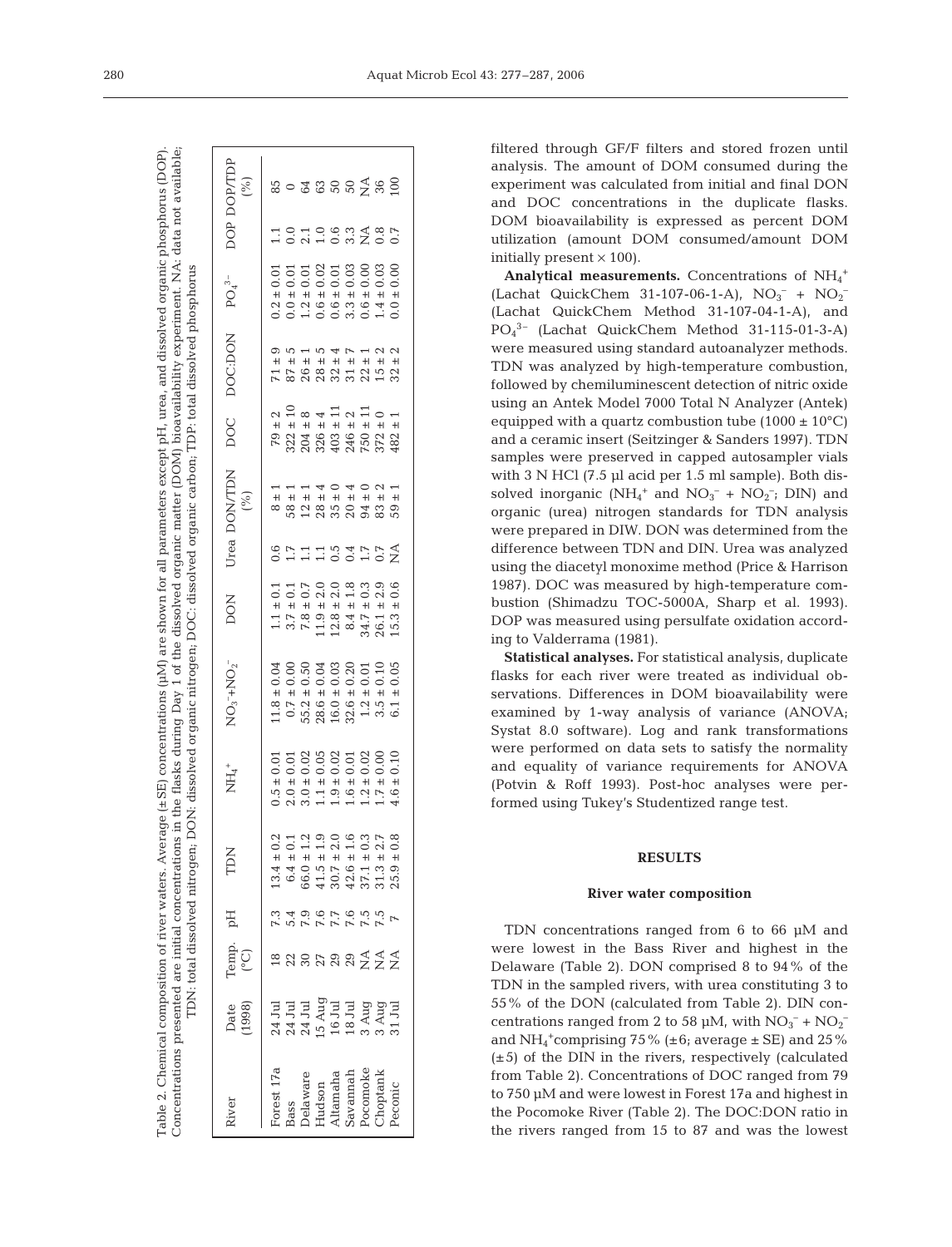in the Choptank and the highest in the Bass River (Table 2). The ranges in DOP and  $PO<sub>4</sub><sup>3-</sup>$  concentrations (≤0.1 to 3.3 µM) were similar; the Bass had the lowest concentrations for both constituents, while the Savannah River had the highest (Table 2). DOP comprised at least 50% of the total dissolved phosphorus (TDP) in most rivers, except in the Choptank and Bass (Table 2).

#### **DOM bioavailability experiment**

Bacteria readily consumed DON in all the rivers except in Bass and Pocomoke (Fig. 2). With the exception of these 2 rivers, a similar absolute amount  $(2 \pm 1)$  $\mu$ M; p = 0.22) and percent of DON (23  $\pm$  4%; p = 0.44) was consumed during the 6 d experiment, irrespective of the initial DON concentrations (Fig. 2, Tables 2 & 3). DON comprised a similar percentage  $(43 \pm 6\%; p =$ 0.60) of the TDN consumed by the bacteria across rivers (Fig. 3). Likewise, a similar absolute amount  $(12 \pm 3 \,\mu\text{M}; \, \text{p} = 0.127)$  and percent of DOC  $(4 \pm 1\%; \, \text{p} = 1.02)$ 0.20) was consumed in the rivers, regardless of the initial DOC concentrations (Fig. 2, Tables 2 & 3).

Small changes in DIN and  $PO<sub>4</sub><sup>3-</sup> concentrations were$ observed during the 6 d experiment in most rivers (Table 4). There was generally a small net consumption of  $NH_4^+$  in most rivers; however, in the Hudson River, a small amount of  $NH_4$ <sup>+</sup> was produced (Table 4). Both  $NO<sub>3</sub><sup>-</sup> + NO<sub>2</sub><sup>-</sup>$  consumption and production were observed in the rivers (Table 4). Small quantities of PO4 3– were consumed at most sites; however, in Forest 17a and the Bass and Peconic Rivers, there was either no net change or a small increase in the  $PO_4^3$ <sup>-</sup> concentration (Table 4).

### **DISCUSSION**

## **Riverine DOM bioavailability**

The importance of DOM as a nutrient and energy source to riverine bacteria is becoming widely recognized (e.g. Servais et al. 1987, Seitzinger & Sanders 1997). Across rivers, DON and DOC bioavailability varies widely (0 to 72%) and averages  $30\%$  ( $\pm 4$ ) and 25%  $(\pm 2)$ , respectively (Table 5). In our study, the absolute amount and percent of DON consumed were similar among 7 of the rivers (Table 3). On average at these rivers,  $2 \mu M (\pm 1)$  of DON was consumed, which was equivalent to  $23\%$  ( $\pm 4$ ) of the DON (Fig. 2, Table 3). Our values are comparable to previous DON bioavailability measurements in rivers (Table 5A). Likewise, a similar absolute amount and percent of DOC was consumed in the 9 rivers examined (Table 3). The average DOC bioavailability among rivers was



Fig. 2. Bioavailability of riverine dissolved organic nitrogen (DON) and carbon (DOC) reported as a percent of the initial DON and DOC concentration utilized after 6 d. Averages (±SE) for duplicate flasks are shown



Fig. 3. Percent of total dissolved nitrogen (TDN) utilized by bacteria that was DON during the 6 d dissolved organic matter (DOM) bioavailability experiment. Little to no DON was utilized in the Bass River. Averages (±SE) for duplicate flasks are shown

 $4\%$  ( $\pm$ 1), with 12  $\mu$ M ( $\pm$ 3) consumed (Fig. 2, Table 3). This value falls within the reported range of riverine DOC bioavailability, but is lower than the average across rivers (Table 5B). Longer bioassays, as well as differences in DOC chemical composition, may have contributed to the higher DOC bioavailability measured in earlier studies (Table 5B).

DOM consumption by bacteria can be affected by numerous factors, including temperature, light intensity/spectral distribution, nutrient availability, bacterial community composition, DOM chemical com-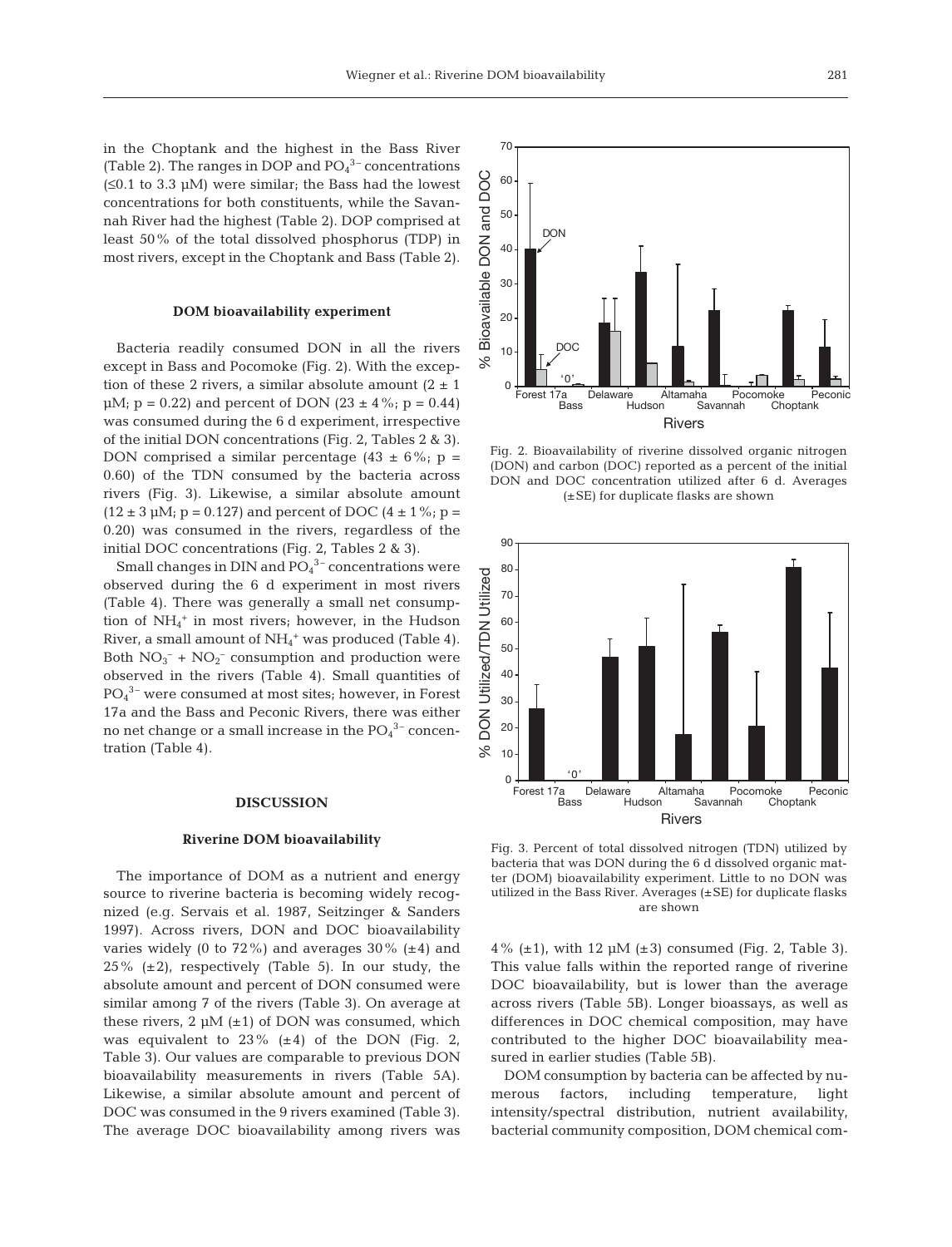| River      | Amount of<br>DON used $(\mu M)$ | $%$ DON<br>used | Amount of<br>DOC used $(\mu M)$ | %DOC<br>used | Final<br>DOC:DON |
|------------|---------------------------------|-----------------|---------------------------------|--------------|------------------|
| Forest 17a | $0.5 \pm 0.3$                   | $40 \pm 19$     | $4 \pm 3$                       | $5 \pm 4$    | $120 \pm 20$     |
| Bass       | $0.0 \pm 0.0$                   | $0 \pm 0$       | $2 \pm 1$                       | $1 \pm 0$    | $67 \pm 5$       |
| Delaware   | $1.5 \pm 0.7$                   | $19 \pm 7$      | $34 \pm 21$                     | $16 \pm 10$  | $27 \pm 2$       |
| Hudson     | $4.1 \pm 1.6$                   | $33 \pm 8$      | $22 \pm 1$                      | $7 \pm 0$    | $39 \pm 2$       |
| Altamaha   | $2.0 \pm 3.3$                   | $12 \pm 24$     | $5 \pm 1$                       | $1 \pm 0$    | $37 \pm 6$       |
| Savannah   | $1.8 \pm 0.1$                   | $22 \pm 6$      | $1 \pm 8$                       | $1 \pm 3$    | $40 \pm 10$      |
| Pocomoke   | $0.0 \pm 0.4$                   | $0 \pm 1$       | $2.5 \pm 1$                     | $3 \pm 0$    | $26 \pm 0$       |
| Choptank   | $5.7 \pm 0.2$                   | $22 \pm 2$      | $8 \pm 4$                       | $2 \pm 1$    | $18 \pm 2$       |
| Peconic    | $1.7 \pm 1.2$                   | $12 \pm 8$      | $10 \pm 4$                      | $2 \pm 1$    | $35 \pm 5$       |

Table 3. Bacterial utilization of riverine DON and DOC during the DOM bioavailability experiment. Averages (±SE) for duplicate flasks are shown. DOM bioavailability was calculated as the percent difference between initial and final DOM concentrations in the duplicate flasks. Initial concentrations for Day 1 of the DOM bioavailability experiment can be found in Table 2

position, and length of experiments (reviewed in del Giorgio & Davis 2003). In our experiment, river waters were incubated for the same length of time, at the same temperature, in the dark, with the same initial bacterial community. Thus, comparable DOM bioavailability among rivers most likely resulted from: (1) some nutrient limiting DOM consumption and/or (2) similar chemical composition of the bioavailable DOM among rivers.

In our experiment, neither the amount of DON nor DOC consumed was significantly correlated to either initial DIN or  $PO_4^{3-}$  concentrations ( $r^2 \le 0.31$ ). These results suggest that the chemical composition of the riverine DOM affected its consumption by bacteria, not inorganic nutrient availability.

Similar DON and DOC bioavailability among the rivers examined here suggests that the chemical composition of the bioavailable DOM in these rivers was comparable. Chemical composition of riverine DOM is affected by the sources and flow paths of DOM to rivers, as well as by processes within rivers that can

Table 4. Net utilization (–) and production (+) of DIN and  $PO<sub>4</sub><sup>3-</sup>$  ( $µM$ ) during the DOM bioavailability experiment. Averages (±SE) for duplicate flasks are shown. Net changes were calculated from initial and final concentrations in the duplicate flasks. Initial concentrations for Day 1 of the DOM bioavailability experiment can be found in Table 2

|                                                                                                                                                                                                                                                                                                                                                                                                                                                                                                                                                                                                                                           | River |
|-------------------------------------------------------------------------------------------------------------------------------------------------------------------------------------------------------------------------------------------------------------------------------------------------------------------------------------------------------------------------------------------------------------------------------------------------------------------------------------------------------------------------------------------------------------------------------------------------------------------------------------------|-------|
| $0.05 \pm 0.18$<br>$-0.22 \pm 0.02$<br>$-0.91 + 0.15$<br>Forest 17a<br>$0.00 \pm 0.00$<br>$-0.19 + 0.02$<br>$0.04 + 0.01$<br><b>Bass</b><br>$-2.24 \pm 0.05$<br>$0.68 + 0.38$<br>$-0.22 + 0.02$<br>Delaware<br>$-3.90 \pm 0.10$<br>$-0.22 \pm 0.03$<br>Hudson<br>$0.23 \pm 0.2$<br>$-1.53 + 0.02$<br>$-1.78 + 1.52$<br>$-0.20 + 0.08$<br>Altamaha<br>$-1.60 \pm 0.01$<br>$0.20 + 0.27$<br>$-0.12 + 0.03$<br>Savannah<br>$-0.43 \pm 0.09$<br>$-0.08 \pm 0.05$<br>$-0.04 \pm 0.00$<br>Pocomoke<br>$-0.19 \pm 0.01$<br>$-1.06 \pm 0.24$<br>$-0.28 \pm 0.44$<br>Choptank<br>Peconic<br>$-1.88 \pm 0.05$<br>$0.10 \pm 0.09$<br>$0.00 \pm 0.00$ |       |

alter it. Sources of DOM to rivers include terrestrial and atmospheric inputs, as well as autochthonous production. Previous studies have shown that riverine DOM is primarily of terrestrial origin and that watershed land cover is a good predictor of riverine TDN, DIN, and TOC loads (e.g. Howarth et al. 1991, 1996, Peierls et al. 1991, Kaplan & Newbold 1993, Palmer et al. 2001). Forest and agriculture are the dominant (>77%) land covers in the rivers examined here (except the Peconic). The bioavailability of DON and DOC in runoff from these land covers are similar (Table 6) and within the range measured in the rivers examined. Additionally, DOM from forest and agriculture runoff is generally not affected by photochemical reactions (Wiegner & Seitzinger 2001). Our results suggest that the similarity in DOM bioavailability among the rivers examined may, in part, be a result of watershed land cover.

Water flow paths from the terrestrial to the aquatic environment can also affect DOM chemical composition (Findlay et al. 2001, Sobczak & Findlay 2002). In our study, water samples were collected during baseflow conditions, when transport of DOM to rivers is primarily through deeper groundwater and soil horizons (Hornberger et al. 1994, Boyer et al. 1996). Previous work has shown that the quantity and bioavailability of DOC in groundwater from different land covers are similar (Findlay et al. 2001, Sobczak & Findlay 2002); the same may also be true for DON.

A combination of both watershed land cover and water flow paths most likely affected DOM bioavailability in these rivers. Given the design and chemical techniques used in our study, it is difficult to determine the relative contribution of each of the above factors in affecting riverine DOM bioavailability. Further research is needed to pinpoint which molecules in the riverine DOM pool are bioavailable and determine whether these molecules are similar across rivers and related to specific DOM sources, water flow paths,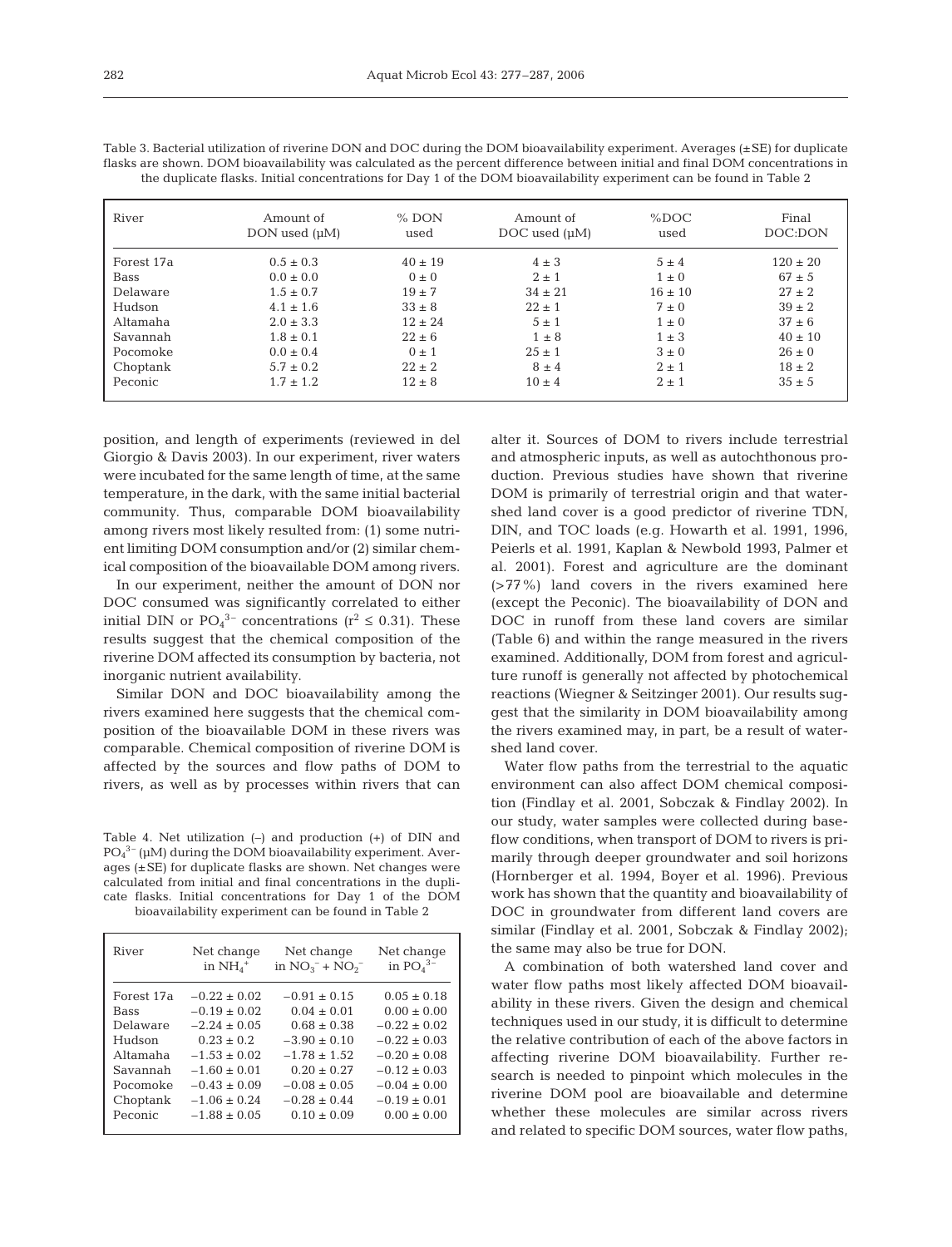or processes. New techniques like electrosprayionization mass spectrometry show promise in providing the detailed molecular analysis needed for examining DOM dynamics. A recent study demonstrated that similar DOM masses from rivers with comparable land covers were consumed by bacteria during bioassay experiments (Seitzinger et al. 2005). The next research step would be to determine if these DOM masses comprise the bioavailable DOM in rivers with different land-cover types.

## **DON versus DOC utilization**

The nitrogen and carbon components of the DOM pool appear to cycle differently through the bacterial community. In 6 out of 9 rivers studied here, percentwise, 8 times more DON was consumed than DOC (Fig. 2). These results suggest that the nitrogen-rich components of the DOM pool were preferentially utilized (Sun et al. 1997). There are 2 possible ways this could occur: (1) bacteria could selectively cleave nitro-

Table 5. Riverine (A) DON and (B) DOC bioavailability. Overall averages (±SE) were calculated using original data from papers. NA: data not available

| <b>Site</b>                | DOM conc. $(\mu M)$ | Experiment length (d) | % DOM used | Source                        |
|----------------------------|---------------------|-----------------------|------------|-------------------------------|
| $(A)$ DON                  |                     |                       |            |                               |
| <b>United States</b>       |                     |                       |            |                               |
| Delaware                   | $13 - 47$           | $8 - 15$              | $40 - 72$  | Seitzinger & Sanders (1997)   |
| Hudson                     | 34                  | 10                    | 40         | Seitzinger & Sanders (1997)   |
| <b>Sweden</b>              |                     |                       |            |                               |
| Lillån                     | $26 - 36$           | 14                    | $19 - 55$  | Stepanauskas et al. (2000)    |
| Stridbäcken                | $17 - 20$           | 14                    | $28 - 45$  | Stepanauskas et al. (2000)    |
| Amböke                     | $12 - 74$           | $6 - 14$              | $0 - 6$    | Stepanauskas et al. (1999a,b) |
| Torne älv                  | 11                  | 14                    | 14         | Stepanauskas et al. (2002)    |
| Kalix älv                  | 11                  | 14                    | 67         | Stepanauskas et al. (2002)    |
| Lule älv                   | 20                  | 14                    | 39         | Stepanauskas et al. (2002)    |
| Alterälven                 | 23                  | 14                    | 29         | Stepanauskas et al. (2002)    |
| <b>Finland</b>             |                     |                       |            |                               |
| Pernonjoki                 | 37                  | 14                    | 41         | Stepanauskas et al. (2002)    |
| Siikajoki                  | 33                  | 14                    | 10         | Stepanauskas et al. (2002)    |
| Oulujoki                   | 19                  | 14                    | 8          | Stepanauskas et al. (2002)    |
| Liijoki                    | 31                  | 14                    | 14         | Stepanauskas et al. (2002)    |
| Simokoki                   | 42                  | 14                    | 8          | Stepanauskas et al. (2002)    |
| Kemijoki                   | 16                  | 14                    | 9          | Stepanauskas et al. (2002)    |
| <b>Other countries</b>     |                     |                       |            |                               |
| Nemunas, Lithuania         | 37                  | 14                    | 47         | Stepanauskas et al. (2002)    |
| Salaca, Latvia             | 53                  | 14                    | 51         | Stepanauskas et al. (2002)    |
| Kasari, Estonia            | 45                  | 14                    | 72         | Stepanauskas et al. (2002)    |
| Overall average $(\pm SE)$ | $28 \pm 2$          |                       | $30 \pm 4$ |                               |
| $(B)$ DOC                  |                     |                       |            |                               |
| <b>United States</b>       |                     |                       |            |                               |
| White Clay Creek           | 144-772             | NA                    | $21 - 34$  | Volk et al. (1997)            |
| Savannah River             | $267 - 358$         | $35 - 58$             | $7 - 18$   | Moran et al. (1999)           |
| Oqeechee River             | 317                 | 35                    | 7          | Moran et al. (1999)           |
| Altamaha River             | $258 - 267$         | $35 - 58$             | $6 - 7$    | Moran et al. (1999)           |
| Satilla River              | 275-2492            | $35 - 98$             | $2 - 9$    | Moran et al. (1999)           |
| St. Marys River            | 350                 | 35                    | 8          | Moran et al. (1999)           |
| York River                 | $438 - 867$         | $60 - 365$            | $8 - 63$   | Raymond & Bauer (2001a,b)     |
| <b>Belgium</b>             |                     |                       |            |                               |
| <b>Forest River</b>        | 150                 | 15                    | 11         | Servais et al. (1987)         |
| Meuse River                | $292 - 412$         | 15                    | $19 - 33$  | Servais et al. (1987)         |
| <b>Scheldt River</b>       | 650-1108            | $15 - 28$             | $17 - 59$  | Servais et al. (1987, 1989)   |
| <b>Rupel River</b>         | 625-942             | 28                    | $26 - 54$  | Servais et al. (1989)         |
| <b>Other countries</b>     |                     |                       |            |                               |
| Tamagawa River, Japan      | 750                 | 30                    | 67         | Oqura (1975)                  |
| Vistula River, Poland      | $600 - 783$         | 90                    | $23 - 36$  | Pempkowiak (1985)             |
| Rio Negro, Brazil          | 801                 | 3.5                   | 3          | Amon & Benner (1996)          |
| Rio Solimoes, Brazil       | 378                 | 2.9                   | 7          | Amon & Benner (1996)          |
| Overall average $(\pm SE)$ | $634 \pm 68$        |                       | $25 \pm 2$ |                               |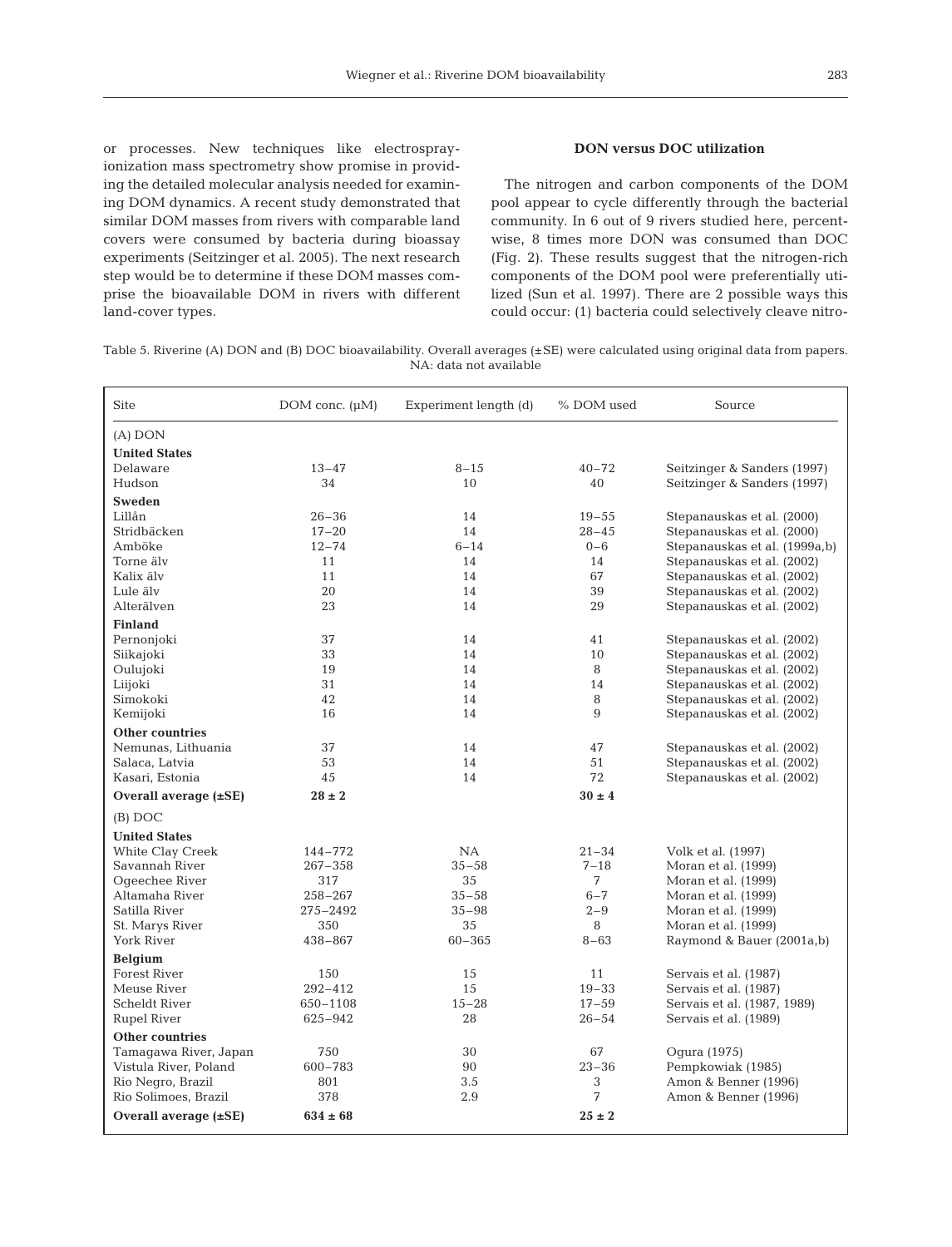gen-containing functional groups from DOM molecules and/or (2) bacteria could preferentially consume nitrogen-rich molecules in the DOM pool. Previous studies have also observed higher bacterial consumption of DON relative to DOC and have shown that the 2 elements have different fates in the bacterial community (Stepanauskas et al. 2000, Wiegner & Seitzinger 2001, 2004). DON is often converted into bacterial biomass, while DOC is respired (Wiegner & Seitzinger 2004). Bacteria have also been shown to grow

Table 6. Bioavailability of (A) DON and (B) DOC in non-point source runoff. Averages (±SE) were calculated using the orignal data from the papers. NA: data not available

| Non-point<br>source | Site                                                                                                                                                                                                                                                                                                                                                                                                            | <b>DOM</b><br>conc. $(\mu M)$                                                                                                                              | Experiment<br>length $(d)$ used $(\%)$               | <b>DOM</b>                                                                    | Source                                                                                                                                                                                                    |
|---------------------|-----------------------------------------------------------------------------------------------------------------------------------------------------------------------------------------------------------------------------------------------------------------------------------------------------------------------------------------------------------------------------------------------------------------|------------------------------------------------------------------------------------------------------------------------------------------------------------|------------------------------------------------------|-------------------------------------------------------------------------------|-----------------------------------------------------------------------------------------------------------------------------------------------------------------------------------------------------------|
| $(A)$ DON           |                                                                                                                                                                                                                                                                                                                                                                                                                 |                                                                                                                                                            |                                                      |                                                                               |                                                                                                                                                                                                           |
| Wetlands            | Isgrannatorp, Sweden <sup>a</sup><br>Vombe, Sweden <sup>a</sup><br>Amböke, Sweden <sup>a</sup><br>Cedar Bogs, USA <sup>b</sup><br>Average $(\pm SE)$                                                                                                                                                                                                                                                            | 176-180<br>$13 - 109$<br>$16 - 32$<br>$11 - 50$<br>$74 \pm 14$                                                                                             | $6 - 14$<br>$6 - 14$<br>$6 - 14$<br>$\overline{4}$   | $0 - 2$<br>$0 - 2$<br>$0 - 16$<br>$0 - 65$<br>$9 \pm 4$                       | Stepanauskas et al. (1999a)<br>Stepanauskas et al. (1999a)<br>Stepanauskas et al. (1999a)<br>Wiegner & Seitzinger (2004)                                                                                  |
| Forest              | Bass River, USA<br>Hardwood-1, USA                                                                                                                                                                                                                                                                                                                                                                              | $4 - 8$<br>$3 - 12$                                                                                                                                        | $10 - 12$<br>$10 - 12$                               | $28 - 44$<br>$8 - 48$                                                         | Seitzinger et al. (2002)<br>Seitzinger et al. (2002)                                                                                                                                                      |
|                     | Hardwood-2, USA <sup>c</sup>                                                                                                                                                                                                                                                                                                                                                                                    | $15 - 20$                                                                                                                                                  | $10 - 12$                                            | $0 - 34$                                                                      | Wiegner & Seitzinger (2001),<br>Seitzinger et al. (2002)                                                                                                                                                  |
|                     | Average $(\pm SE)$                                                                                                                                                                                                                                                                                                                                                                                              | $11 \pm 2$                                                                                                                                                 |                                                      | $24 \pm 5$                                                                    |                                                                                                                                                                                                           |
| Agriculture         | Swine Pasture, USA <sup>c</sup>                                                                                                                                                                                                                                                                                                                                                                                 | $45 - 127$                                                                                                                                                 | $10 - 12$                                            | $21 - 47$                                                                     | Wiegner & Seitzinger (2001),<br>Seitzinger et al. (2002)                                                                                                                                                  |
|                     | Equine Pasture, USA <sup>c</sup>                                                                                                                                                                                                                                                                                                                                                                                | 47-203                                                                                                                                                     | $10 - 12$                                            | $12 - 46$                                                                     | Wiegner & Seitzinger (2001),<br>Seitzinger et al. (2002)                                                                                                                                                  |
|                     | Bovine Pasture, USA<br>Average $(\pm SE)$                                                                                                                                                                                                                                                                                                                                                                       | 119-260<br>$132 \pm 23$                                                                                                                                    | $10 - 12$                                            | $10 - 38$<br>$29 \pm 4$                                                       | Seitzinger et al. (2002)                                                                                                                                                                                  |
| Urban               | Mile Run Brook, USA<br>Lyell Brook, USA<br>Site G, USA<br>Average $(\pm SE)$                                                                                                                                                                                                                                                                                                                                    | $19 - 44$<br>$60 - 164$<br>$3 - 60$<br>$61 \pm 15$                                                                                                         | $10 - 12$<br>$10 - 12$<br>$10 - 12$                  | $51 - 73$<br>$57 - 72$<br>$42 - 59$<br>$59 \pm 4$                             | Seitzinger et al. (2002)<br>Seitzinger et al. (2002)<br>Seitzinger et al. (2002)                                                                                                                          |
| $(B)$ DOC           |                                                                                                                                                                                                                                                                                                                                                                                                                 |                                                                                                                                                            |                                                      |                                                                               |                                                                                                                                                                                                           |
| Wetlands            | Talladega Wetland Ecosystem, USA<br>Shibakusa-Daira Mountain, Japan<br>Average $(\pm SE)$                                                                                                                                                                                                                                                                                                                       | $209 - 267$<br>833-916<br>$422 \pm 118$                                                                                                                    | $\mathbf{1}$<br>90                                   | $24 - 69$<br>$16 - 20$<br>$37 \pm 8$                                          | Mann & Wetzel (1995)<br>Satoh & Abe (1987)                                                                                                                                                                |
| Forest              | Coweeta Hydrological Laboratory, USA <sup>d</sup><br>Lindar Forest, France <sup>e</sup><br>Hardwood Forest, USA <sup>f</sup><br>Harvard Forest-Pine No N Site, USA <sup>9</sup><br>Harvard Forest-Pine Chronic N Site, USA <sup>g</sup><br>Harvard Forest-Hardwood No N Site, USA <sup>9</sup><br>Harvard Forest-Hardwood Chronic N Site, USA <sup>g</sup><br>Hardwood Forest Stream, USA<br>Average $(\pm SE)$ | 500 <sup>h</sup><br>625-1192<br>1180-4250<br>833 <sup>h</sup><br>833 <sup>h</sup><br>833 <sup>h</sup><br>833 <sup>h</sup><br>346<br>$1650^{\rm i} \pm 424$ | 134<br>14<br>14<br>NA<br>NA<br>NA<br><b>NA</b><br>10 | $14 - 33$<br>$4 - 40$<br>$12 - 21$<br>15<br>43<br>12<br>44<br>6<br>$21 \pm 3$ | Qualls & Haines (1992)<br>Boissier & Fontvieille (1993)<br>Boyer & Groffman (1996)<br>Yano et al. (1998)<br>Yano et al. (1998)<br>Yano et al. (1998)<br>Yano et al. (1998)<br>Wiegner & Seitzinger (2001) |
| Agriculture         | Swine Pasture, USA<br>Equine Pasture, USA<br>Soybean/Ryegrass-Saone, France<br>Maize Field, USA <sup>f</sup><br>Average $(\pm SE)$                                                                                                                                                                                                                                                                              | 642<br>487<br>NA<br>1180-8264<br>$4045 \pm 1627$                                                                                                           | 10<br>10<br>28<br>14                                 | 9<br>14<br>$19 - 22$<br>$12 - 27$<br>$16 \pm 2$                               | Wiegner & Seitzinger (2001)<br>Wiegner & Seitzinger (2001)<br>Nelson et al. (1994)<br>Boyer & Groffman (1996)                                                                                             |

<sup>a</sup>Bioavailability of wetland DON to freshwater and estuarine heterotrophic bacteria

bBioavailability of wetland DON from pristine and polluted cedar bogs

 $\Omega$ <sup>c</sup>Bioavailability of DON to freshwater and estuarine heterotrophic bacteria

<sup>d</sup>Bioavailability of DOC from forest stream and different soil horizons

 $\mathrm{e}_\mathrm{B}$  bioavailability of DOC from mottled brown and podzolic pseudogley soils

<sup>f</sup> Bioavailability of DOC from 0.1 to 0.7 m depth in soil

<sup>g</sup>Bioreactors were used to measure DOC bioavailability

hDOC concentration in experiment, not *in situ* value

<sup>i</sup> Calculation does not include data from studies where *in situ* DOC concentrations were not available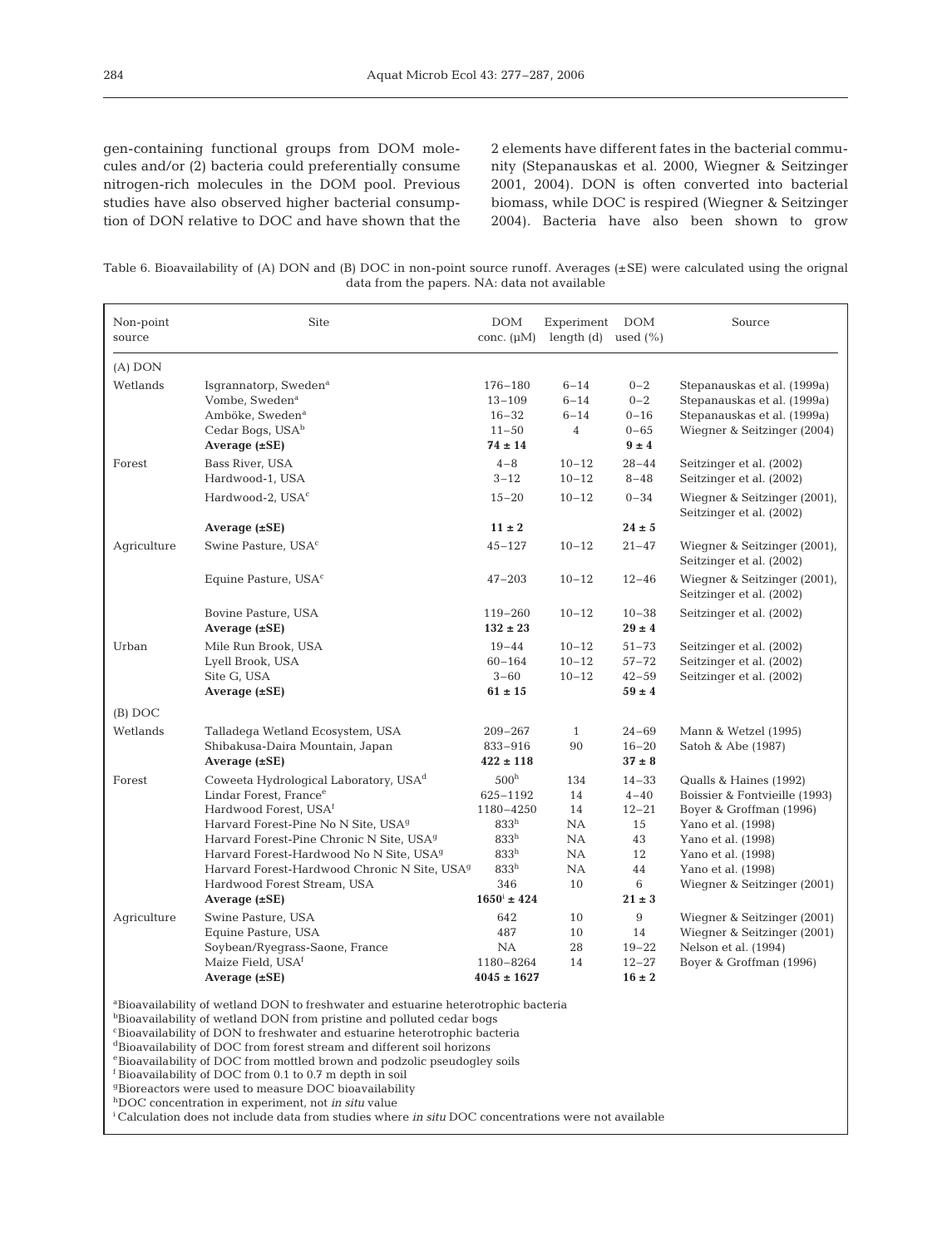more efficiently on nitrogen-rich DOM (Wiegner & Seitzinger 2004).

Our results in conjunction with previous studies have implications for the quantity and quality of DOM exported from rivers to estuaries and the role of this material in freshwater and estuarine food webs. First, the preferential consumption of nitrogen relative to carbon may result in export of nitrogen-deplete allochthonous DOM from rivers to estuaries. This can affect both the amount of DON and DOC exported, as well as the quality of the material (DOC:DON). Second, the consumption of DON and its conversion into bacterial biomass may be an important pathway by which nitrogen is transferred from the microbial food web to higher trophic levels, whereas this pathway may be less important for transferring carbon to higher trophic levels.

## **N sources to bacteria**

DON is an important nitrogen source to heterotrophic bacteria in rivers (Carlsson et al. 1993, 1999, Seitzinger & Sanders 1997, Stepanauskas et al. 2000, 2002). In our experiment, DON comprised  $43\%$  ( $\pm 6$ ) of the TDN consumed by bacteria (Fig. 3). Urea may have accounted for up to 100% of the DON utilized in some rivers (Tables 2 & 3). Increasingly, urea is recognized to contribute significantly to the total DON pool and to the fraction of bioavailable DON in many riverine, estuarine, and coastal systems (Glibert et al. 2006). Our data show that DON was consumed by bacteria even when DIN was available (Tables 3 & 4). In other freshwater and estuarine systems, DON has been shown to comprise 70 to 100% of the TDN consumed by bacteria (calculated from Seitzinger & Sanders 1997, 1999, Jørgensen et al. 1999, Kerner & Spitzy 2001, Wiegner & Seitzinger 2001). Recent studies have also shown that DON can support 5 times more bacterial carbon production per micromole of nitrogen than DIN (Seitzinger et al. 2002). Our results in conjunction with previous studies suggest that DON consumption may be more advantageous for bacteria than consuming DIN, because it also provides carbon (energy).

DIN comprised the remainder (57%) of the TDN consumed by bacteria in our study (calculated from Tables 3 & 4).  $NH_4$ <sup>+</sup> was the primary form of DIN used in most rivers, except in the Forest 17a and Hudson Rivers, where more  $NO<sub>3</sub><sup>-</sup> + NO<sub>2</sub><sup>-</sup>$  was consumed (Table 4). The preferential consumption of NH4 <sup>+</sup> was not surprising given that its assimilation requires less energy than  $NO_3^- + NO_2^-$ . However, it was surprising that DON and DIN were consumed simultaneously given that the ratio of DOC:DON consumed in most of the rivers was similar to or lower (averaging 5:1; calculated from Table 3) than the average C:N ratio of a bacterial cell (~5:1; Goldman et al. 1987, Fagerbakke et al. 1996, Fukuda et al. 1998). A paradigm in aquatic ecology is that bacteria consume DOM and DIN simultaneously when the C:N ratio of the DOM they are consuming is higher than their cellular C:N ratio (Goldman et al. 1987, Goldman & Dennett 1991). Our results in conjunction with previous studies suggest that this paradigm may be more complex than previously assumed (Goldman et al. 1987, Goldman & Dennett 1991). Concurrent NH4 <sup>+</sup> and amino acid uptake has been observed to occur as long as a readily bioavailable carbon source is available (Goldman & Dennet 1991). Although DOC consumption in our experiment was low compared to other riverine DOM bioavailability studies (Table 5), a sufficient amount of readily bioavailable carbon must have been available to support the simultaneous uptake of DIN and DON by bacteria.

#### **SUMMARY**

Studies on the quality of coastal waters have long ignored inputs of DOM from rivers because it was assumed that the nitrogen and carbon components from this pool were biologically unavailable. Our study demonstrates that DOM is an important nutrient and energy source to heterotrophic bacteria. In particular, the nitrogen component of the DOM pool was bioavailable. Across 7 of the rivers examined in this study, 23% (±5) of the DON was bioavailable, which comprised  $43\%$  ( $\pm 6$ ) of the TDN consumed by bacteria. These results demonstrate that DON is an important nitrogen source to bacteria and that a significant fraction of the pool is bioavailable within days. Summer may be a particularly important time for bioavailable DON transport to estuaries, even though river discharge and DON fluxes are low. Previous studies have found that riverine DON bioavailability is typically higher in the summer than during the winter (Stepanauskas et al. 1999, 2002), suggesting that its impact on the microbial community and contribution to eutrophication may be greater during this period. Our results in conjunction with previous studies demonstrate that DON cycles faster and supports more bacterial production than DOC (Wiegner & Seitzinger 2004). Given these findings, DON needs to be incorporated into coastal nitrogen loading budgets. Currently, most of these budgets are based on riverine DIN inputs (i.e. Peierls et al. 1991). To make these budgets more accurate with regards to bioavailable nitrogen entering coastal waters, more spatial and temporal riverine DON bioavailability data are needed.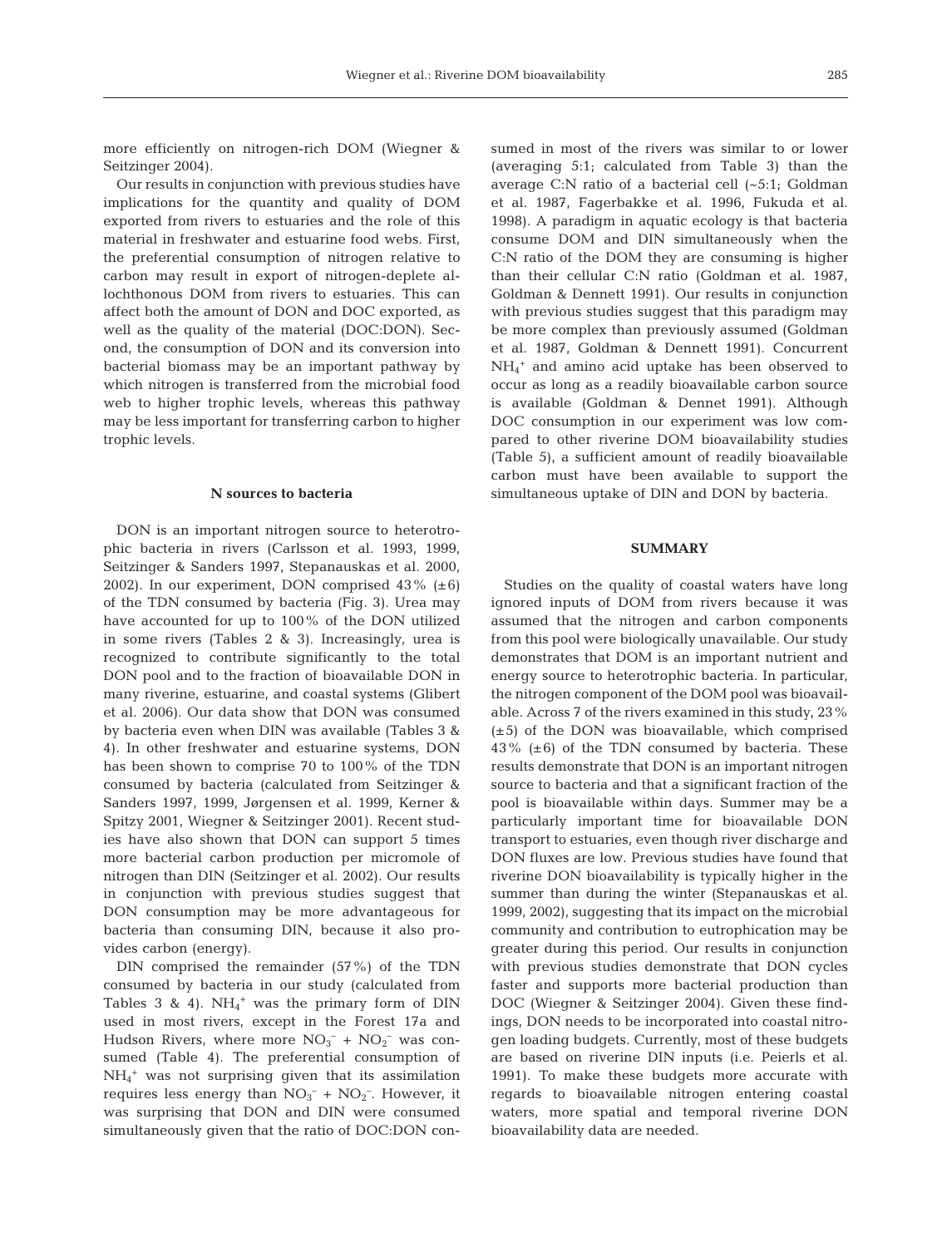*Acknowledgements.* E. Haramoto, R. Styles, R. Lauck, M. Calisto, J. Pierce, E. Koorie, and M. Sanderson assisted with laboratory and field work. J. LaRoche supplied water from the Peconic River. J. Fischer and R. Zampella supplied watershed basin information for the Delaware and East Bass Branch Rivers. C. Dow calculated the drainage area for Forest 17a. T. Komada, C. Reimers, K. Rowley, and O. Schofield provided thoughtful comments that helped improve this manuscript. This research is the result of work funded by NOAA Office of Sea Grant and Extramural programs, US Department of Commerce, under Grant No. R/D-9808 (Publication No. NJSG-01- 466) to T.N.W. and S.P.S., Maryland Sea Grant R/P-41 to P.M.G., and Georgia Sea Grant R/WQ-10 to D.A.B. This is Contribution Number 3964 from the University of Maryland Center for Environmental Science and VIMS Contribution 2738 from the Virginia Institute of Marine Science, College of William and Mary. The US government is authorized to produce and distribute reprints for governmental purposes notwithstanding any copyright notation that may appear hereon.

#### LITERATURE CITED

- Aitkenhead-Peterson JA, McDowell WH, Neff JC (2003) Sources, production, and regulation of allochthonous dissolved organic matter inputs to surface waters. In: Findlay SEG, Sinsabaugh RL (eds) Aquatic ecosystems: interactivity of dissolved organic matter. Academic Press, New York, p 25–70
- Amon RMW, Benner R (1996) Bacterial utilization of different size classes of dissolved organic matter. Limnol Oceanogr 41:41–51
- Asbury CE, Oaksford ET (1997) A comparison of drainage basin nutrient inputs with instream nutrient loads for seven rivers in Georgia and Florida, 1986–90. Water-Resources Investigations Report 97–4006, US Geological Survey, Tallahassee
- Aufdenkampe AK, Hedges JI, Richey JE, Krusche AV, Llerena CA (2001) Sorptive fractionation of dissolved organic nitrogen and amino acids onto fine sediments within the Amazon Basin. Limnol Oceanogr 46:1921–1935
- Boissier JM, Fontvieille D (1993) Biodegradable dissolved organic carbon in seepage waters from two forest soils. Soil Biol Biochem 25:1257–1261
- Boyer JN, Groffman PM (1996) Bioavailability of water extractable organic carbon fractions in forest and agricultural soil profiles. Soil Biol Biochem 28:783–790
- Boyer EW, Hornberger GM, Bencala KE, McKnight D (1996) Overview of a simple model describing variation of dissolved organic carbon in an upland catchment. Ecol Model 86:183–188
- Bronk DA, Glibert PM (1993) Application of a <sup>15</sup>N tracer method to the study of dissolved organic nitrogen uptake during spring and summer in Chesapeake Bay. Mar Biol 115:501–508
- Carlsson P, Segatto AZ, Granéli E (1993) Nitrogen bound to humic matter of terrestrial origin—a nitrogen pool for coastal phytoplankton? Mar Ecol Prog Ser 97:105–116
- Carlsson P, Granéli E, Segatto AZ (1999) Cycling of biologically available nitrogen in riverine humic substances between marine bacteria, a heterotrophic nanoflagellate and a photosynthetic dinoflagellate. Aquat Microb Ecol 18:23–36
- del Giorgio PA, Davis J (2003) Patterns in dissolved organic matter lability and consumption across aquatic ecosystems. In: Findlay SEG, Sinsabaugh RL (eds) Aquatic

ecosystems: interactivity of dissolved organic matter. Academic Press, New York, p 399–424

- Fagerbakke KM, Heldal M, Norland S (1996) Content of carbon, nitrogen, oxygen, sulfur, and phosphorus in native aquatic and cultured bacteria. Aquat Microb Ecol 10: 15–27
- Findlay S, Sinsabaugh RL (1999) Unravelling the sources and bioavailability of dissolved organic matter in lotic aquatic ecosystems. Mar Freshw Res 50:781–790
- Findlay S, Quinn JM, Hickey CW, Burrell G, Downes M (2001) Effects of land use and riparian flowpath on delivery of dissolved organic carbon to streams. Limnol Oceanogr 46:345–355
- Fukuda R, Ogawa H, Nagata T, Koike I (1998) Direct determination of carbon and nitrogen contents of natural bacterial assemblages in marine environments. Appl Environ Microbiol 64:3352–3358
- Glibert PM, Magnien R, Lomas MW, Alexander J, Fan C, Haramoto E, Trice M, Kana TM (2001) Harmful algal blooms in the Chesapeake and coastal bays of Maryland, USA: comparison of 1997, 1998, and 1999 events. Estuaries 24:875–883
- Glibert PM, Harrison J, Heil C, Seitzinger S (2006) Escalating worldwide use of urea—a global change contributing to coastal eutrophication. Biogeochemistry 77:441–463
- Goldman JC, Dennett MR (1991) Ammonium regeneration and carbon utilization by marine bacteria grown on mixed substrates. Mar Biol 109:369–378
- Goldman JC, Caron DA, Dennett MR (1987) Regulation of gross growth efficiency and ammonium regeneration in bacteria by substrate C:N ratio. Limnol Oceanogr 32: 1239–1252
- Hornberger GM, Bencala KE, McKnight DM (1994) Hydrological controls on dissolved organic carbon during snowmelt in the Snake River near Montezuma, Colorado. Biogeochemistry 25:147–165
- Howarth RW, Fruci JR, Sherman D (1991) Inputs of sediment and carbon to an estuarine ecosystem: influence of land use. Ecol Appl 1:27–39
- Howarth RW, Billen G, Swaney D, Townsend A and 11 others (1996) Regional nitrogen budgets and riverine N & P fluxes for the drainages to the North Atlantic Ocean: natural and human influences. Biogeochemistry 35:75–139
- Jørgensen NOG, Tranvik LJ, Berg GM (1999) Occurrence and bacterial cycling of dissolved nitrogen in the Gulf of Riga, the Baltic Sea. Mar Ecol Prog Ser 191:1–18
- Kaplan LA, Newbold JD (1993) Biogeochemistry of dissolved organic carbon entering streams. In: Ford TE (ed) Aquatic microbiology: an ecological approach. Blackwell Scientific Publications, Boston, MA, p 139–165
- Kerner M, Spitzy A (2001) Nitrate regeneration coupled to degradation of different size fractions of DON by the picoplankton in the Elbe Estuary. Microb Ecol 41:69–81
- Kerner M, Hohenberg H, Ertl S, Reckermann M, Spitzy A (2003) Self-organization of dissolved organic matter into micelle-like microparticles in river water. Nature 422: 150–154
- Mann CJ, Wetzel RG (1995) Dissolved organic carbon and its utilization in a riverine wetland ecosystem. Biogeochemistry 31:99–120
- Mantoura RFC, Woodward EMS (1983) Conservative behaviour of riverine dissolved organic carbon in the Severn Estuary: chemical and geochemical implications. Geochim Cosmochim Acta 47:1293–1309
- Moran MA, Sheldon WM, Sheldon JE (1999) Biodegradation of riverine dissolved organic carbon in five estuaries of the southeastern United States. Estuaries 22:55–64